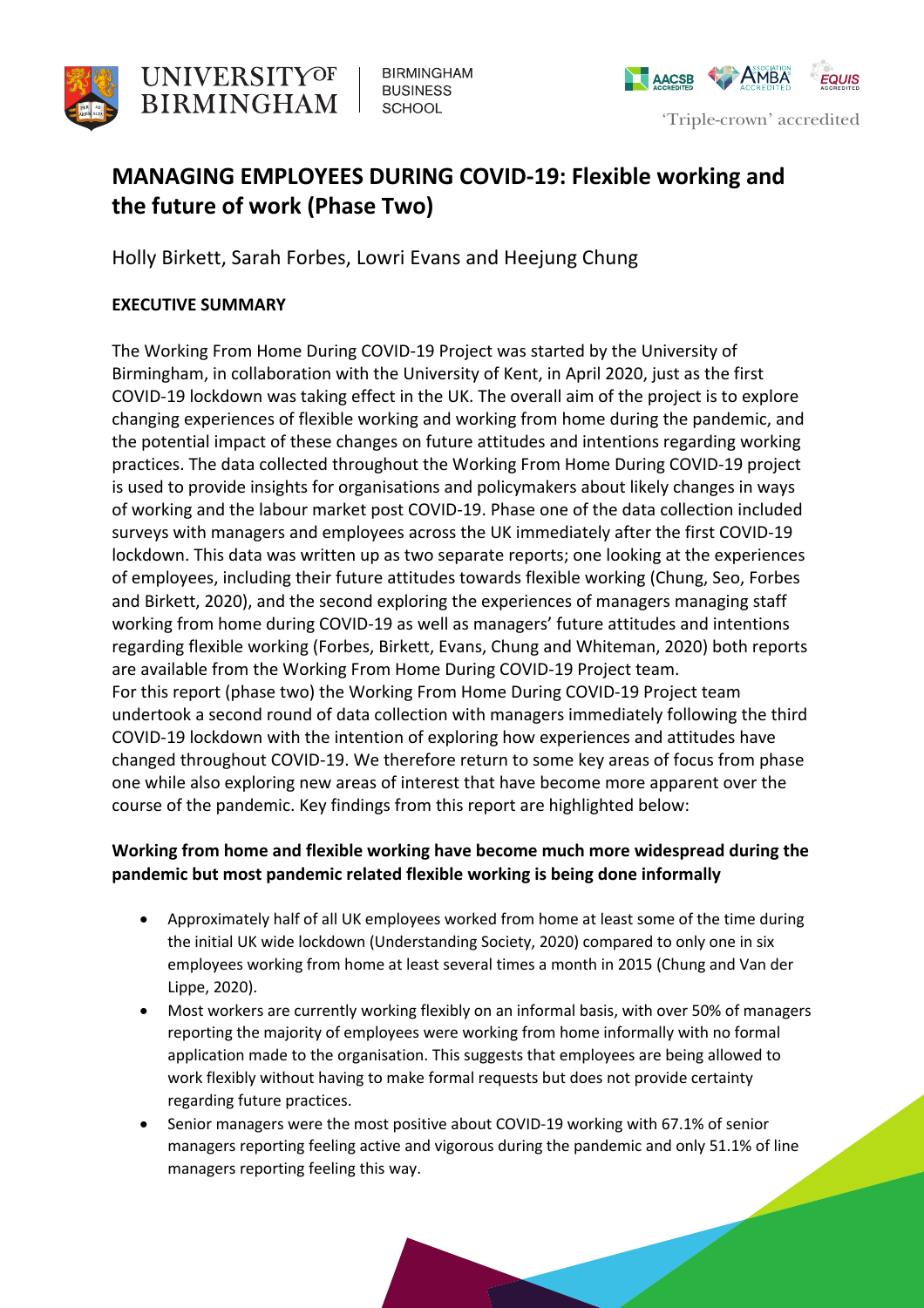



# **Managers have been positive about flexible working since COVID-19 and are less likely to encourage long hours working and presenteeism**

- • Most managers surveyed agreed that flexible working increases productivity (71.0%) and is a performance enhancing tool (62.9%).
- • Managers are less likely to believe employees need to be physically present or work long hours in order to advance in the organisation. Only 48.0% of managers now believe employees need to be physically present compared to 57.3% of managers before the COVID- 19 pandemic. 35.2% now believe employees need to work long hours to progress compared with 43.3% before the pandemic.
- • Flexible workers are now more likely to get promoted, 57.4% of managers surveyed their peers, an increase since phase one of the Working From Home During COVID-19 reported that flexible workers in their organisations were just as likely to be promoted as Project.

## **Managers and organisations intend to support more flexible working in the future**

- • 65% of managers reported their organisations as being more supportive of flexible working requests.
- • More senior jobs are being made available as working from home (46.9%), part-time (26.5%) and as job share (23.9%). This is a continuing trend with the potential to help promote gender equality in the workplace and reduce the gender pay gap.
- • Managers are more likely to work part-time in the future with 18.2% reporting they are likely to apply to work part-time.
- • Organisations are reviewing and adapting their flexible working policies and practices. 67.7% of managers reported that their organisations have reviewed their flexible working policies working or hybrid working (28.7%), provided more resources and facilities (28.4%) and changed how tasks are allocated (16.5%). and practices following the COVID-19 pandemic. They have made changes to communication systems (29.0%), introduced more training for managers around flexible
- • Managers also indicated that working from home would be much better supported in the availability of working from home (60.9%), more tools to support working from home future with more jobs advertised as available for flexible working (53.6%), an increase in the (62.4%) and improved support for working from home by the organisation (59.7%).

#### **Organisations are making plans to decrease and repurpose office space**

- • 59.0% of managers reported that they are expecting employees to be in the office fewer than five days a week, once all COVID-19 restrictions are removed.
- • Altogether 32.8% of managers reported their organisation as having planned/planning to reduce office space.
- • Managers also reported how remaining office space would be repurposed, with 25.2% reporting that there would be fewer individual offices, 11.1% reporting there would be reporting more space would be made available for wellbeing. fewer shared offices, 15.1% reporting more space for events/workshops, and 13.6%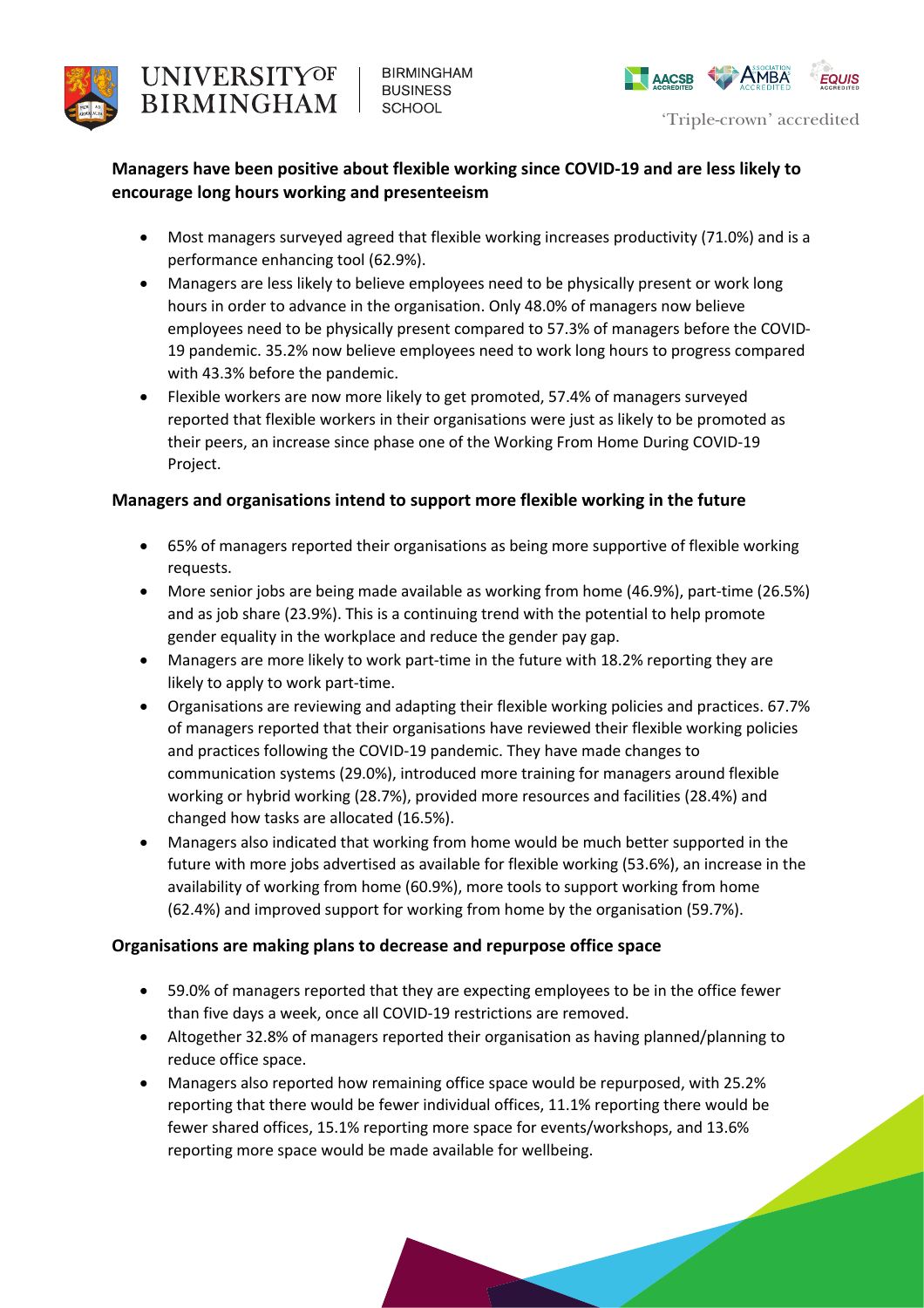

**BIRMINGHAM BUSINESS SCHOOL** 



 • Only 38.8% of managers reported that their organisation had consulted with employees about working preferences before making decisions regarding the volume and use of office space in the future.

## **Organisations are continuing to provide extra support to employees who are working from home**

- • Many organisations are continuing to provide extra support for those working from home, such as a computer or laptop (75.0%), access to online meeting software (61.2%) or headphones for computers (44.5%).
- • Other support offered to employees has also continued, with organisations still providing wellbeing counsellors (32.5%) and guidance for wellbeing (43.4%).

## **Organisations continue to support parents and carers at work during COVID-19**

- • Nearly half of managers (46.0%) reported receiving training or advice to help them support employees who need to balance work and caring responsibilities, with 85.7% of managers reporting that they feel confident in responding to the needs of employees with caring responsibilities.
- • Organisations are beginning to support fathers to take on more caregiving responsibilities, with 43.4% of managers believing their organisation provides support to do this.

## **Managers changed their management style and practice throughout the pandemic**

- • Managers discussed how they had adapted their feedback techniques and focused more on employees wellbeing and work-life balance during the COVID-19 pandemic, which has the potential to help promote gender equality in the workplace and reduce the gender pay gap.
- • Managers detailed how they are now comfortable with employees working from home with little or no face-to-face contact or direct communication.
- • The percentage of managers having performance feedback conversations at least once a week with their team or department dipped slightly after the first lockdown but has since returned to levels higher than before the COVID-19 pandemic.

# **Organisations are communicating informally with employees and using surveillance and monitoring facilities**

- • Organisations are relying heavily on informal employee engagement (50.1%) rather than formal channels such as Trade Unions (27.1%).
- 26.5% of managers reported the use of surveillance and monitoring software.
- • Forms of surveillance are varied, including monitoring employees' work emails, files and browser history, monitoring phone logs and calls, monitoring and recording employee location in a building and monitoring employee use of social media outside of working hours.

 This report clearly demonstrates that experiences of working from home and flexible working during the COVID-19 pandemic have been broadly positive and managers are expecting their organisations to encourage more flexible working in the future, even in